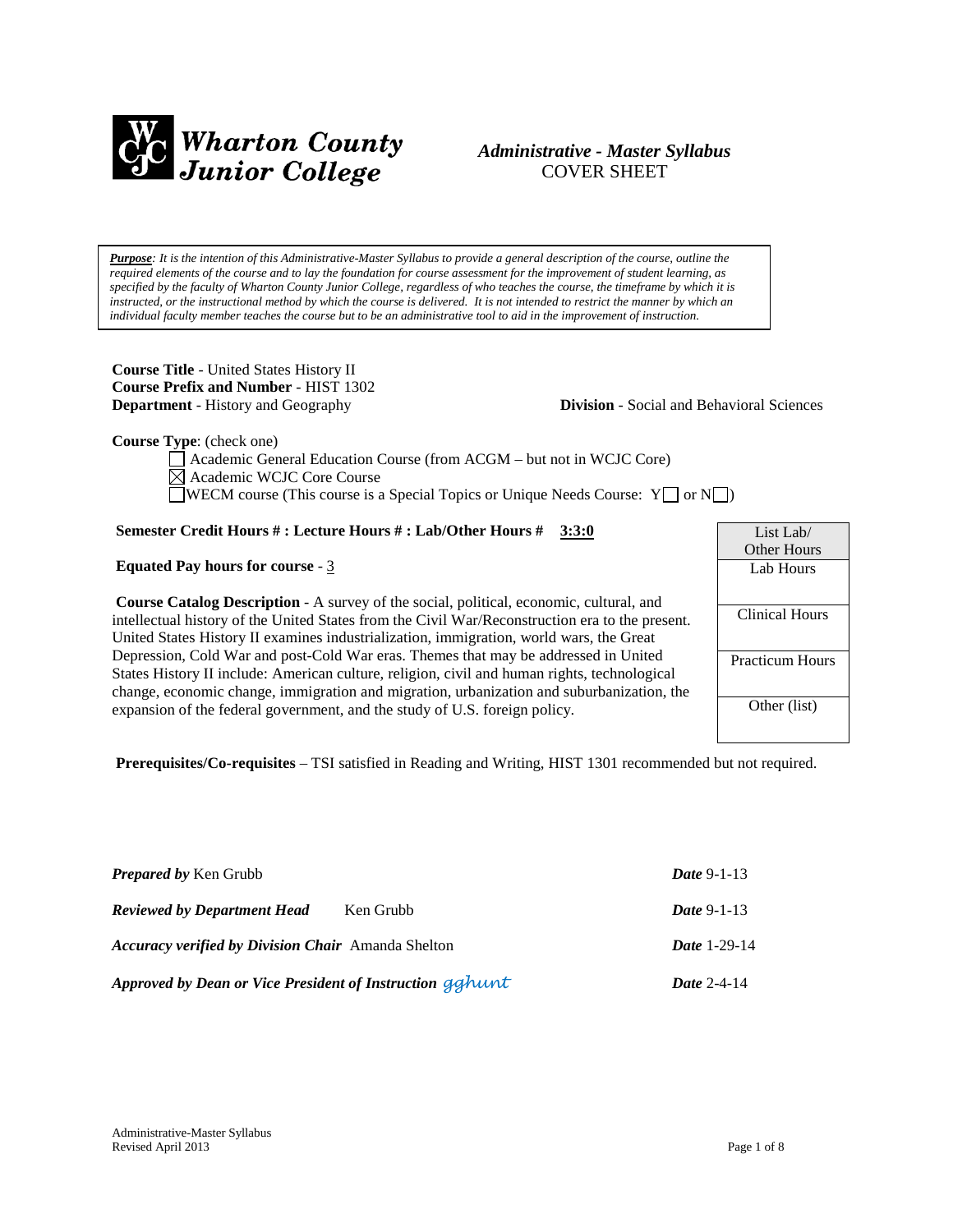

**I. Topical Outline** – Each offering of this course must include the following topics (be sure to include information regarding lab, practicum, clinical or other non-lecture instruction):

The instructor will organize the course in such a way that the main periods of the United States history 1302 will be surveyed in a balanced manner. It is within the prerogative of the instructor to assign exact amounts of time (days and weeks) to each of the main periods which are outlined as follows:

- I. The post Civil War era of the late  $19<sup>th</sup>$  century; (1877-1914), Reconstruction (1863-1877), Gilded Age and Progressive Era beginnings
	- a) the presidents, politicians, statesmen, federal legislation, and political parties
	- b) the Industrial Revolution in the United States, the major industrial entrepreneurs (Captains of Industry/Robber Barons), the emergence of trade unions, and the initial attempts of the government to regulate the economic institutions of capitalism
	- c) the urbanization of the United States as a concurrent development of industrialization, the societal problems of the cities, immigration trends, and critics and reformers of the new, urban, industrial society (the Social Gospel movement, Jane Addams, Edward Bellamy, and others)
	- d) the culture of the period, trends in education and especially in higher education, trends in literature and art and architecture, the emergence of a mass journalism, and trends in popular culture
	- e) the encounter with the land and the people (Native American) of the trans Mississippi west (the Great Plains, the Rocky mountains, and the Pacific coast), the culture of the Great Plains tribes, the cultural conflicts between the Anglo American culture of the eastern United States and the Great Plains tribes and the eventual subjugation of the latter
	- f) the diplomatic history of the United States of America in the late  $19<sup>th</sup>$  century, the acquisition of an overseas empire for trade, security, prestige, and other reasons
- II. The Progressive Era (1915-1932), World War I, 1920s, and Economic Crisis
	- a.) the presidential administrations of Wilson, Harding, Coolidge, and Hoover
	- b.) the local, state, and federal reforms of a political, social, an economic nature
	- c.) World War I (1914-1919) its European beginnings, German strategy in Mexico, the United States involvement in World War I, the mobilization effort at home, the fighting of the Americans in the war, and the settlements of the Great War to include the League of Nations
	- d.) "The Jazz Age" aspects of the 1920s popular culture, the movies, the music, the changes in morality, Prohibition, and the introduction of organized crime into American society
	- e.) The Modernity aspect of the 1920s the automobile, the electrification of the cities, the trends in education and urban life
	- f.) The life of rural Americans in the 1920s the rural reaction to urban life in the 1920s, the trends in agriculture to include mechanization and the loss of jobs that resulted
	- g.) The economic problems of the 1920s leading to the Stock Market crash of 1929 to include the high tariff walls of the late 1920s and their impact on American labor and farming, the Stock Market crash and the emergence of the Great Depression (1929– 1932), and the responses of the Hoover administration to the economic crisis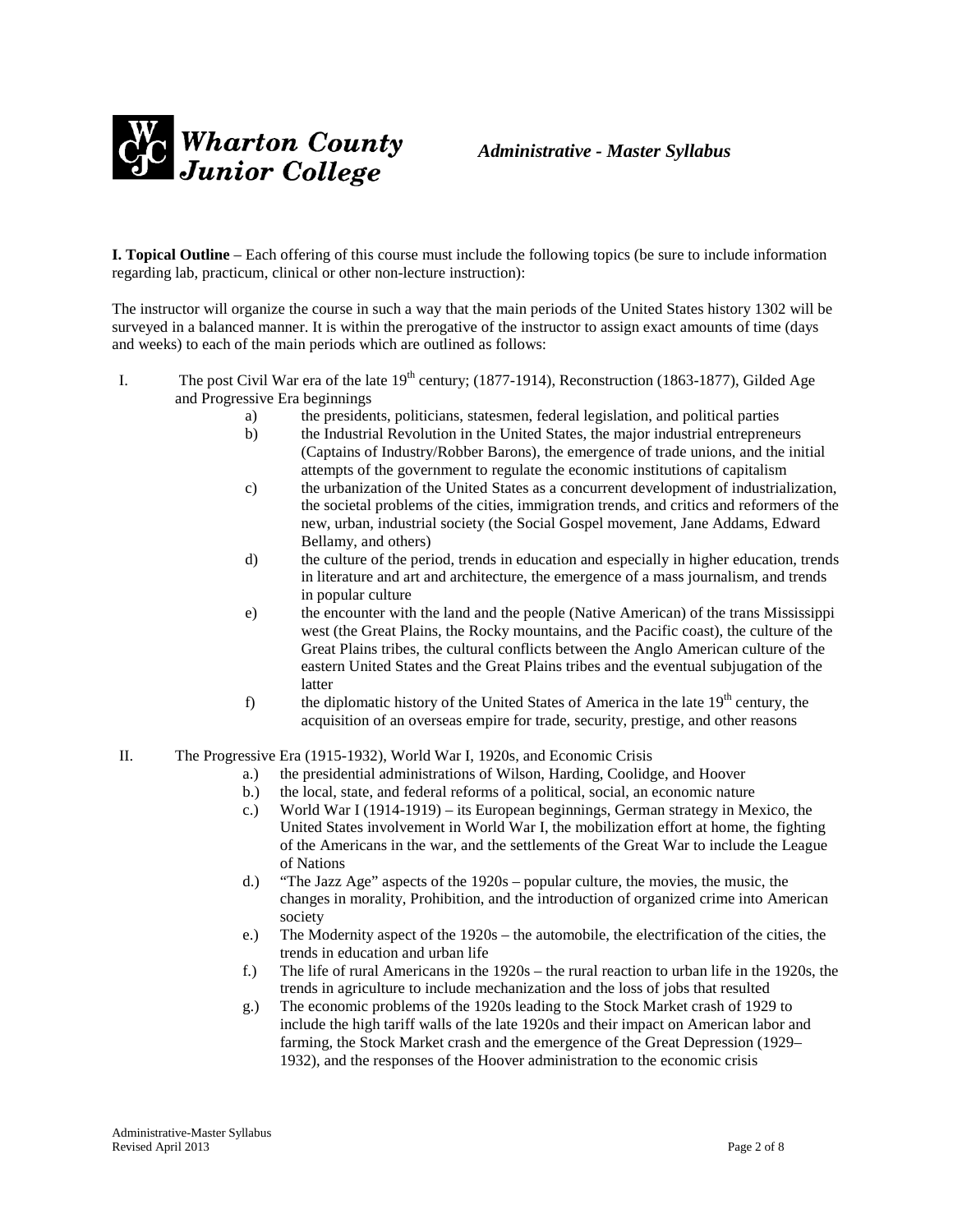- III. Depression and World War II (1933-1952)
	- a.) The presidential administrations of Franklin Roosevelt and Harry Truman
	- b.) The philosophy of the New Deal, and the government as employer
	- c.) The various New Deal programs such as, for example, the AAA and the CCC
	- d.) The outcomes of the New Deal programs
	- e.) The leadership of Franklin D. Roosevelt
	- f.) The development of the totalitarian powers, the 1930s to include the emergence of Nazi ermany and the seeds of the Holocaust
	- g.) World War II its beginnings, the United States involvement in it, and the war's end in 1945 and the atomic bomb
- IV. Cold War, Korea, Vietnam, and Economic Expansion (1953-1979)
	- a.) Presidential administrations of Eisenhower, Kennedy, L. Johnson, Nixon, Ford, and **Carter**
	- b.) the United States as a world leader, the emergence of the Cold War with the Union of Soviet Socialist Republics, and later with the People's Republic of China, and other Cold War struggles
	- c.) the role of the United States in the creation of the United Nations and in other international bodies such as the Organization of the American States
	- d.) the Korean War (1950 1953) and the Vietnam conflict (1960s 1970s)
- V. Rebirth of Conservatism and the Global Economy (1980s present)
	- a.) Presidential administrations of Reagan, Bush, Clinton, G.W. Bush, Obama
	- b.) The demise of the Union of Soviet Socialist Republics, the new challenges in American foreign policy and the United States in a new world order, and a truly "global marketplace" (the North American Free Trade Agreement and the economic challenges from Latin America and the Pacific Rim)

It is within the prerogative of the instructor to cover additional topics.

# **II. Course Learning Outcomes**

| <b>Learning Outcomes</b><br>Upon successful completion of this course,<br>students will:                                                          | <b>Methods of Assessment</b>                                                                                                                                                                                                                                                                                                        |
|---------------------------------------------------------------------------------------------------------------------------------------------------|-------------------------------------------------------------------------------------------------------------------------------------------------------------------------------------------------------------------------------------------------------------------------------------------------------------------------------------|
| 1.) Create an argument through the use of<br>historical evidence.                                                                                 | 1.) Written projects as assigned by instructor.<br>These assignments may include essays on exams,<br>book reviews, reviews of primary documents or<br>scholarly articles, research papers, journal projects,<br>or other written assignments that emphasize<br>analysis. Oral presentations at the discretion of the<br>instructor. |
| 2.) Analyze and interpret primary and<br>secondary sources.                                                                                       | 2.) Measured by Post-Test and written projects as<br>assigned by instructor. These assignments may<br>include book reviews, research papers, or journal<br>projects that emphasize analysis of sources.                                                                                                                             |
| 3.) Analyze the effects of historical, social,<br>political, economic, cultural, and global<br>forces on this period of United States<br>history. | 3.) Measured by Post-Test, objective and/or essay<br>exams, quizzes, critical thinking exercises, and/or<br>projects which may include research papers, book<br>reviews, essays, and/or oral presentations.                                                                                                                         |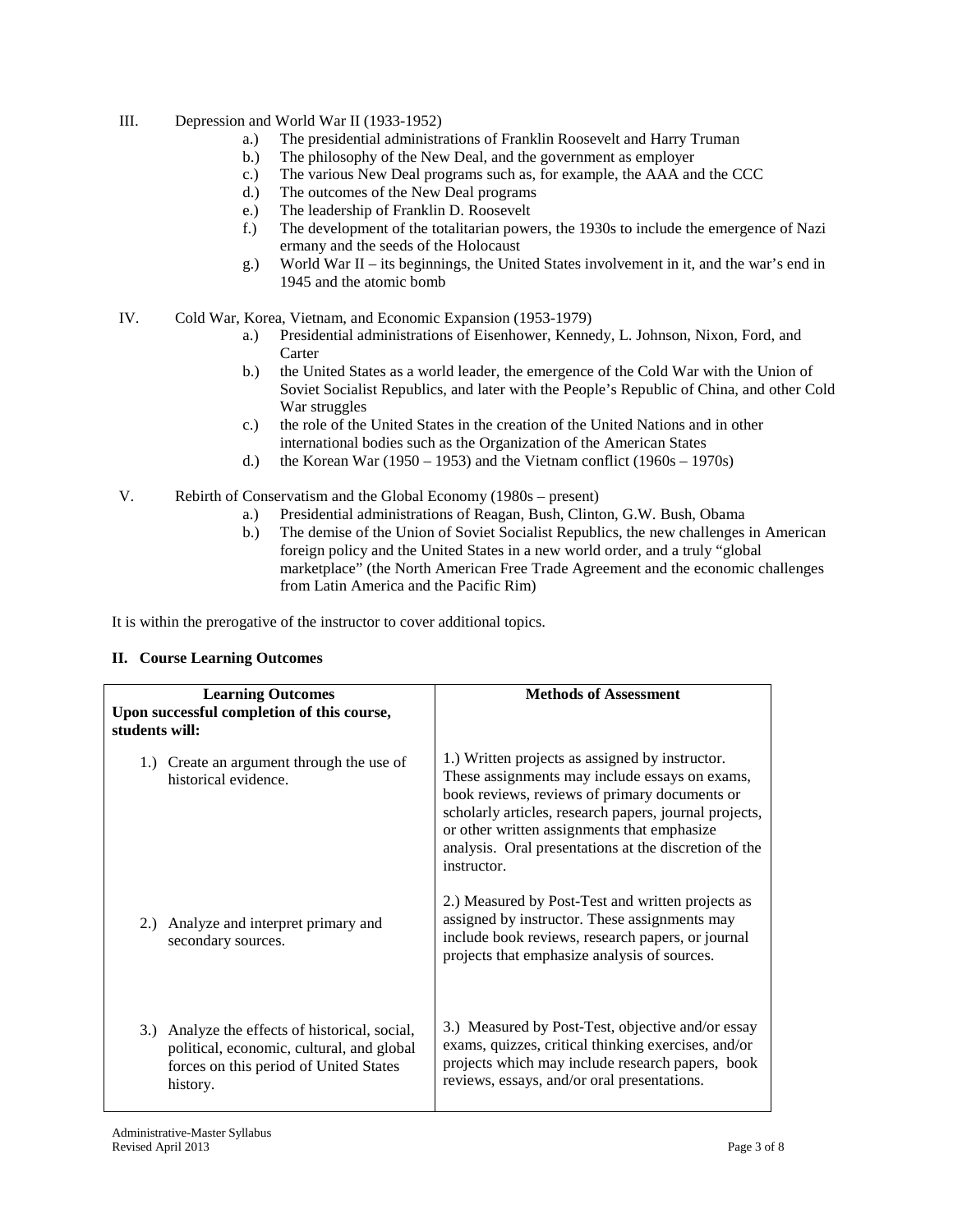## **III. Required Text(s), Optional Text(s) and/or Materials to be Supplied by Student.**

Ayers, et al., *American Passages Combined Advantage Series*; 4<sup>th</sup> ed. Cengage (Publisher) required in all on-line and face-to-face courses.

Individual titles selected by the instructor available in library collection. Primary documents may be distributed to students, made available from instructor web site, or placed on reserve in the library.

### **IV. Suggested Course Maximum** - 35

**V. List any specific spatial or physical requirements beyond a typical classroom required to teach the course**. No special requirements for face-to-face course. Students must have access to all appropriate technology for www course as well as courses taught by I-TV.

## **VI. Course Requirements/Grading System – Describe any course specific requirements such as research papers or reading assignments and the generalized grading format for the course**

The grading scale used for all tests, papers, and projects will be as follows:

90% to  $100% = A$ 80% to  $89% = B$ 70% to  $79% = C$ 60% to  $69\% = D$ Below  $59\% = F$ 

Instructors may also use a point system to determine final scores as long as this point system is clearly outlined in the instructor's syllabus.

#### Writing Project(s)  $-25-50\%$

(may include research papers, exam essays, book/film reviews, and/or response papers) Exams – 25-75%

(may include quizzes, unit exams, exam essays, and/or oral presentation) Participation – 0-50%

(may include daily assignments, projects, attendance, and/or class participation) Departmental Post-test – 10-25 %

Professors will use a combination of the above totaling 100% and enumerate the exact breakdown on the student syllabus.

Instructors may use the narrative/lecture method of instruction to impart factual information and to suggest to students the different interpretations of United States history. The narrative method is also useful for setting the stage for class discussions.

Class discussion between students and instructors is encouraged for the purpose of developing in students the ability to speak before others about historical events. Class discussions should arise from the readings that students complete and from points of interest and the interpretation of facts that emerge in class, especially those relevant to students.

Students will be required to complete written work or to prepare oral presentations to further elaborate or explain what has been presented and discussed by the instructor. These requirements are designed to challenge the student to analyze and critique the material presented. The written work may be in the form of essay test topics, book reviews, reports on articles in scholarly journals, or other written assignments as assigned by the instructor. Oral presentations may be designed as debates, informative overviews, or persuasive monologues.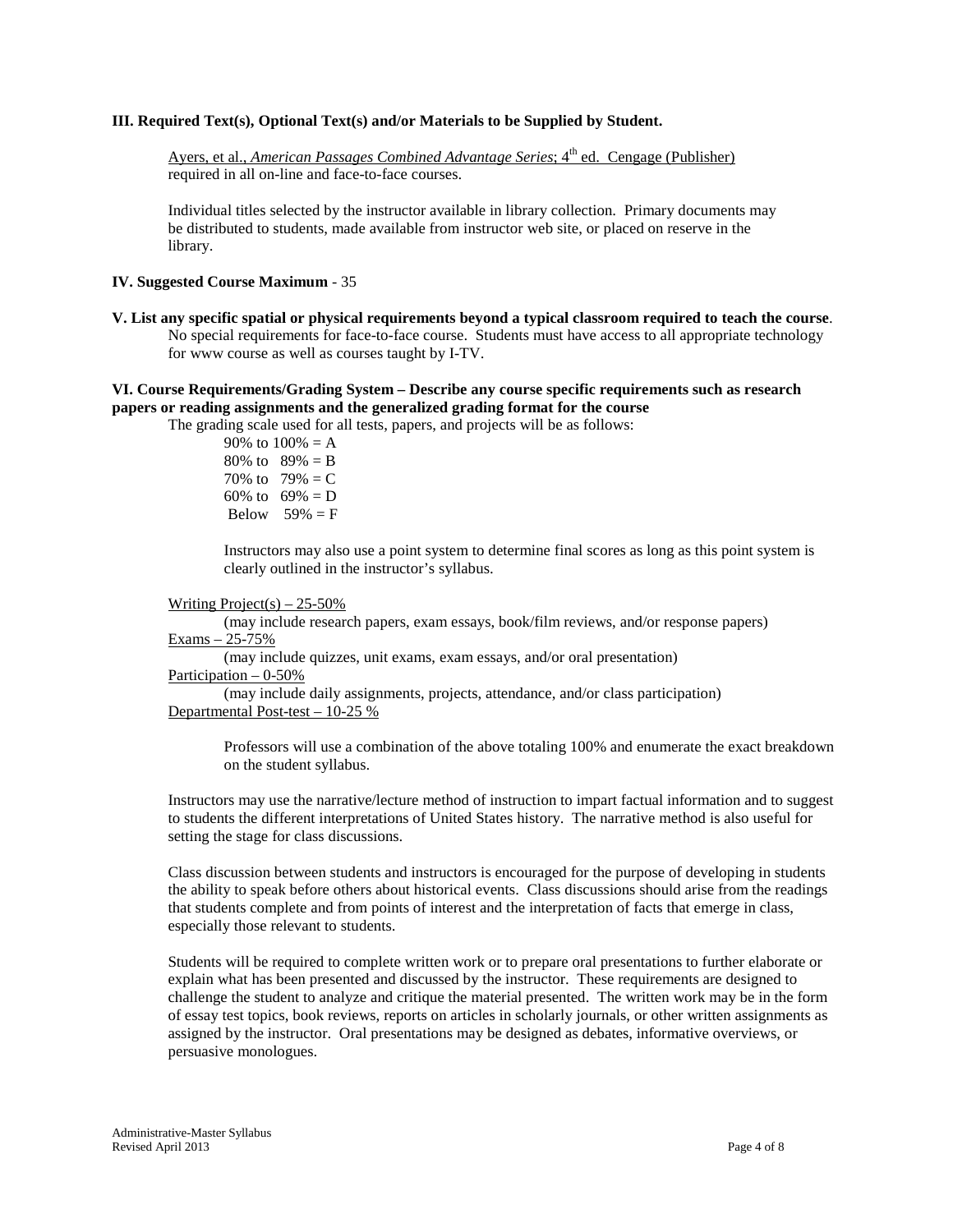Minimum requirements include the following:

- 1.) Attend class in accordance with college policy and as stipulated by the instructor.
- 2.) Complete appropriate reading assignments made by the instructor
- 3.) Complete appropriate writing assignments based on the readings, classroom presentations and discussion
- 4.) Complete oral presentations (if assigned by instructor)
- 5.) Complete appropriate tests (quizzes, major examinations, and a final examination)

Assessment will be conducted using a variety of methods. Objective questions such as multiple-choice, matching, true/false and fill-in-the blank will be used as will subjective questions which may demand narrative identification, lengthy narrative responses, and also critical thinking. Students will be tested on materials presented in class and are expected to develop listening and note-taking skills. The weight, style, and nature of the specific assessment tool are left to the discretion of the individual instructor, but each instructor must place emphasis on the development of writing and critical thinking skills. There will be at least one outside assignment involving a research paper, book report, computer assignment, or such academic activity as the instructor deems important to augment the testing process and to improve reading and writing skills. Balance in testing to accommodate for varied learning styles is the desired goal.

Evaluation of student progress in this course will incorporate a Pre-Test/Post-Test and the use of a standardized, comprehensive exit examination. The Pre-Test will consist of fifty (50) multiple choice questions to be given during the first two weeks of instruction. The test is divided into five Chronological Periods: 1877-1914; 1915- 1932; 1933-1952; 1953-1979; 1980-present.

The post-test will also serve as the standardized, comprehensive exit examination. It will consist of fifty (50) multiple-choice questions different from the Pre-Test, but divided into the same categories as the Pre-Test. The Post-Test should be given the same day as the final examination and be part of that examination or stand alone as the final examination. The weight of the Post-Test to the student's course grade and the percentage assigned it as part of the final examination will be at the discretion of the instructor. The recommended weight of the Post-Test as part of the course grade is within the 10 to 50% range and all students must complete the exam.

The results of both the Pre-Test and Post-Test will be analyzed and discussed by the department. This will enable department members to evaluate strengths and weaknesses in the curriculum or the text, provide data regarding different class formats, schedules, and campus locations, and identify areas of improvement for the instructor. This measurement system serves as a valuable diagnostic instrument for the improvement of curriculum materials and classroom management in regard to improving student learning and developing intellectual competencies.

# **VII. Curriculum Checklist**

- **Academic General Education Course** (from ACGM – but not in WCJC Core) No additional documentation needed

### - **Academic WCJC Core Course**

Attach the Core Curriculum Checklist, including the following:

- Basic Intellectual Competencies
- **Perspectives**
- **Exemplary Educational Objectives**

### - **WECM Courses**

If needed, revise the Program SCANS Matrix & Competencies Checklist.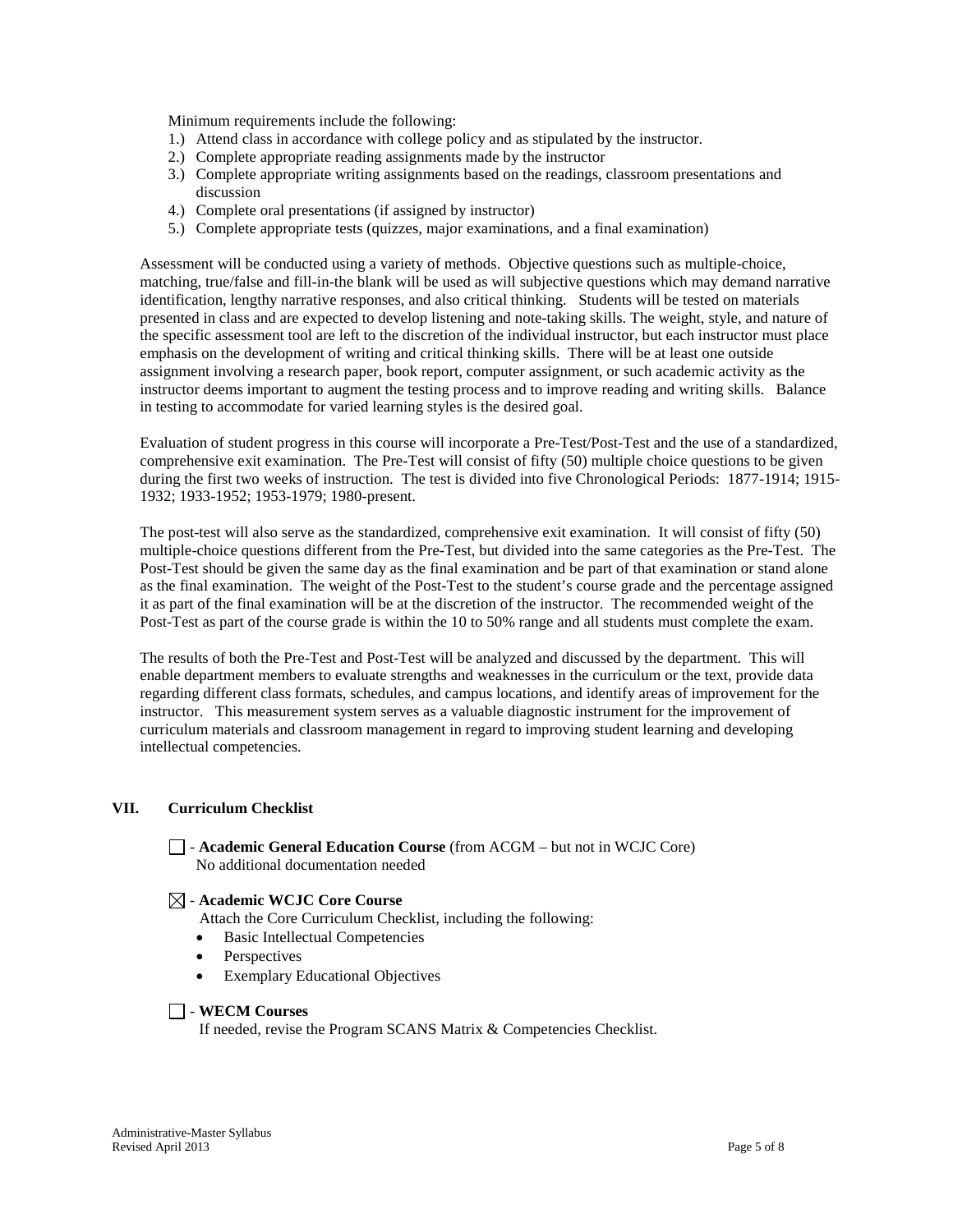

# **Page 1: Competencies**

| Course Prefix & Number: HIST 1302 |                                                             |
|-----------------------------------|-------------------------------------------------------------|
|                                   |                                                             |
| <b>Competency</b>                 | <b>Method of Assessment</b>                                 |
| CRITICAL THINKING                 | Assessed by a written assignment that requires students to  |
|                                   | make supported assertions, use primary and/or secondary     |
|                                   | sources, and/or explore politics, society or culture during |
|                                   | the Gilded Age, Progressive Era, World Wars, inter-war      |
|                                   | period, Civil Rights Movement, and/or Cold War.             |
| <b>COMMUNICATION</b>              | Assessed by a written assignment that requires students to  |
|                                   | make supported assertions, use primary and/or secondary     |
|                                   | sources, and/or explore politics, society or culture during |
|                                   | the Gilded Age, Progressive Era, World Wars, inter-war      |
|                                   | period, Civil Rights Movement, and/or Cold War.             |
| <b>SOCIAL RESPONSIBILITY</b>      | Assessed by a written assignment that requires students to  |
|                                   | make supported assertions, use primary and/or secondary     |
|                                   | sources, and/or explore politics, society or culture during |
|                                   | the Gilded Age, Progressive Era, World Wars, inter-war      |
|                                   | period, Civil Rights Movement, and/or Cold War.             |
| PERSONAL RESPONSIBILITY           | Assessed by a written assignment that requires students to  |
|                                   | make supported assertions, use primary and/or secondary     |
|                                   | sources, and/or explore politics, society or culture during |
|                                   | the Gilded Age, Progressive Era, World Wars, inter-war      |
|                                   | period, Civil Rights Movement, and/or Cold War.             |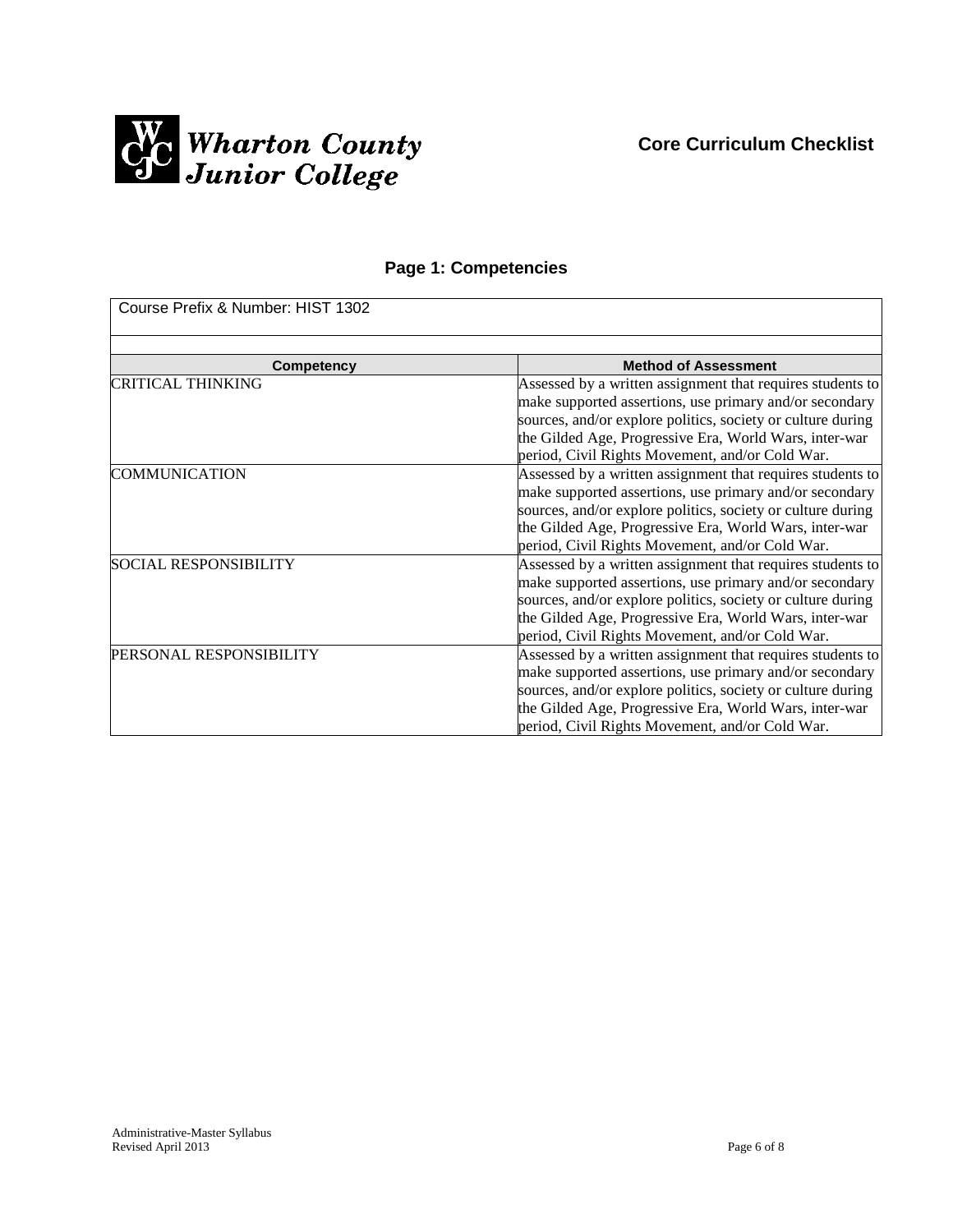

# **Page 2: Perspectives**

| Course Prefix & Number: HIST 1302                                                                                                                                                                                                                                     |                                                                                                                                                                                                                                                                                                     |  |  |
|-----------------------------------------------------------------------------------------------------------------------------------------------------------------------------------------------------------------------------------------------------------------------|-----------------------------------------------------------------------------------------------------------------------------------------------------------------------------------------------------------------------------------------------------------------------------------------------------|--|--|
|                                                                                                                                                                                                                                                                       |                                                                                                                                                                                                                                                                                                     |  |  |
| <b>Perspective</b>                                                                                                                                                                                                                                                    | <b>Method of Assessment</b>                                                                                                                                                                                                                                                                         |  |  |
| 1. Establish broad and multiple perspectives of the individual in<br>relationship to the larger society and world in which he or she lives, and<br>help the student to understand the responsibilities of living in a culturally-<br>and ethically-diversified world; | Through lecture, class discussion, and assigned reading,<br>students are exposed to the impact culture and ethnic<br>diversity has on the history of the United States. Students<br>are tested on competency in this area by essays on exams,<br>post-test questions, and out-of-class assignments. |  |  |
| 2. Stimulate a capacity to discuss and reflect upon individual, political,<br>economic, and social aspects of life to understand ways to be a<br>responsible member of society;                                                                                       | Students who complete this course have been provided<br>with a background of historical knowledge to use as a<br>framework to analyze and participate as a responsible<br>member of society. Measurement taken throughout<br>course on tests and written assignments.                               |  |  |
| 3. Recognize the importance of maintaining health and wellness;                                                                                                                                                                                                       | Perspective does not apply.                                                                                                                                                                                                                                                                         |  |  |
| 4. Develop a capacity to use knowledge of how technology and science<br>affect lives;                                                                                                                                                                                 | Perspective does not apply directly; however students<br>who complete the course have been provided with a<br>background on major developments and change in<br>technology and science in the United States to use as a<br>framework for study in their field.                                      |  |  |
| 5. Develop personal values for ethical behavior;                                                                                                                                                                                                                      | The rationale for including this perspective is to promote<br>civic awareness and to instill in the students the<br>importance of active participation in the political process<br>and to be a contributing member of their community.                                                              |  |  |
| 6. Develop the ability to make aesthetic judgments;                                                                                                                                                                                                                   | Perspective does not apply.                                                                                                                                                                                                                                                                         |  |  |
| 7. Use logical reasoning in problem solving;                                                                                                                                                                                                                          | Perspective does not apply directly; however students<br>who complete the course have been provided with a<br>background in how individuals in the past have failed or<br>succeeded at problem solving to use as a framework for<br>analyzing problems and for determining probable<br>solutions.   |  |  |
| 8. Integrate knowledge and understanding of the interrelationships of the Measured by written assignments, essays on<br>scholarly disciplines                                                                                                                         | examinations, oral presentations, and the Post-Test                                                                                                                                                                                                                                                 |  |  |